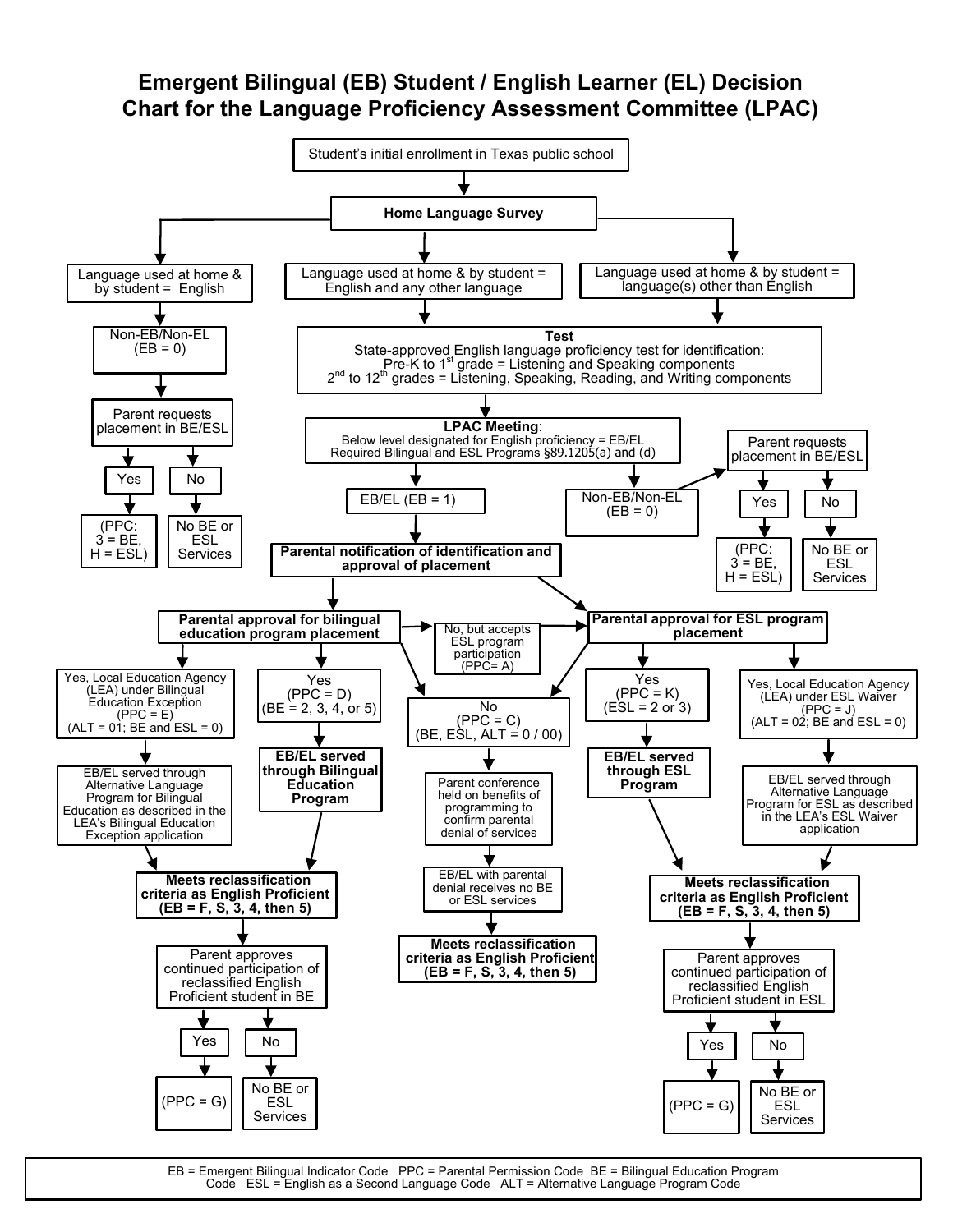## **Emergent Bilingual (EB) Student / English Learner (EL) Decision Chart for the Language Proficiency Assessment Committee (LPAC)**

#### **Accessible Version**

*The flowchart of decisions made to identify, place, and reclassify emergent bilingual (EB) students / English learners (ELs) is described below for accessibility purposes.* 

### **Home Language Survey and Assessment**

Upon a student's initial enrollment in Texas public schools, a Home Language Survey (HLS) is administered, asking two questions about what language is used most of the time in the home and by the student.

- If the language used at home and by the student is indicated as English, the student is non-EB / non-EL. The EB Indicator Code is 0. The student does not receive bilingual or English as a second language (ESL) services. However, if the parent requests placement of the non-EB / non-EL student in a bilingual or ESL program, the Parental Permission Code will be 3 for bilingual program participation and H for ESL program participation.
- If the language used at home and by the student is indicated as English and another language or both the language used at home and by the student are indicated as languages other than English, the student will be assessed for English proficiency. The state-approved English language proficiency test for identification is as follows:
	- $\circ$  prekindergarten to first grade will be administered listening and speaking components
	- $\circ$  second grade to twelfth grade will be administered listening, speaking, reading, and writing components.

### **LPAC Meeting and Placement**

If a student was assessed for English proficiency, the LPAC meets to determine classification.

- If the student scores above the level designated for English proficiency, the student is non-EB / non-EL. The EB Indicator Code is 0. The student does not receive bilingual or English as a second language (ESL) services. However, if the parent requests placement of the non-EB / non-EL student in a bilingual or ESL program, the Parental Permission Code will be 3 for bilingual program participation and H for ESL program participation.
- If the student scores below the level designated for English proficiency, the student is identified as EB / EL. The EB Indicator Code is 1. The LPAC will notify the parents / legal guardians of the identification as an emergent bilingual student and will recommend placement in the required bilingual or ESL program, in accordance with Texas Administrative Code, Chapter 89, Subchapter BB, Section 1205 (a) and (b).

#### **Parental Approval for Bilingual Education Program Placement**

- If the parent of an identified emergent bilingual student approves placement of the student in the bilingual education program, the Parental Permission Code is D and the Bilingual Education Program Code is 2, 3, 4, or 5, depending on the Local Education Agency's (LEA's) bilingual education program model. The EB student / EL is served through the bilingual education program until the student meets reclassification as English proficient, which will be described later.
- If the parent of an identified emergent bilingual student approves placement of the student in the bilingual education program but the LEA is under a bilingual education exception, the Parental Permission Code is E, the Alternative Language Program Code will be 01, and the Bilingual Education and ESL Program Codes will be 0. The EB student / EL is served through the Alternative Language Program as described in the LEA's bilingual education exception application until the student meets reclassification as English proficient, which will be described later.
- If the parent of an identified emergent bilingual student denies the placement of the student in a bilingual education program but accepts ESL program participation, the Parental Permission Code is A, and program codes are assigned as described in the next section on parental approval for ESL program placement.